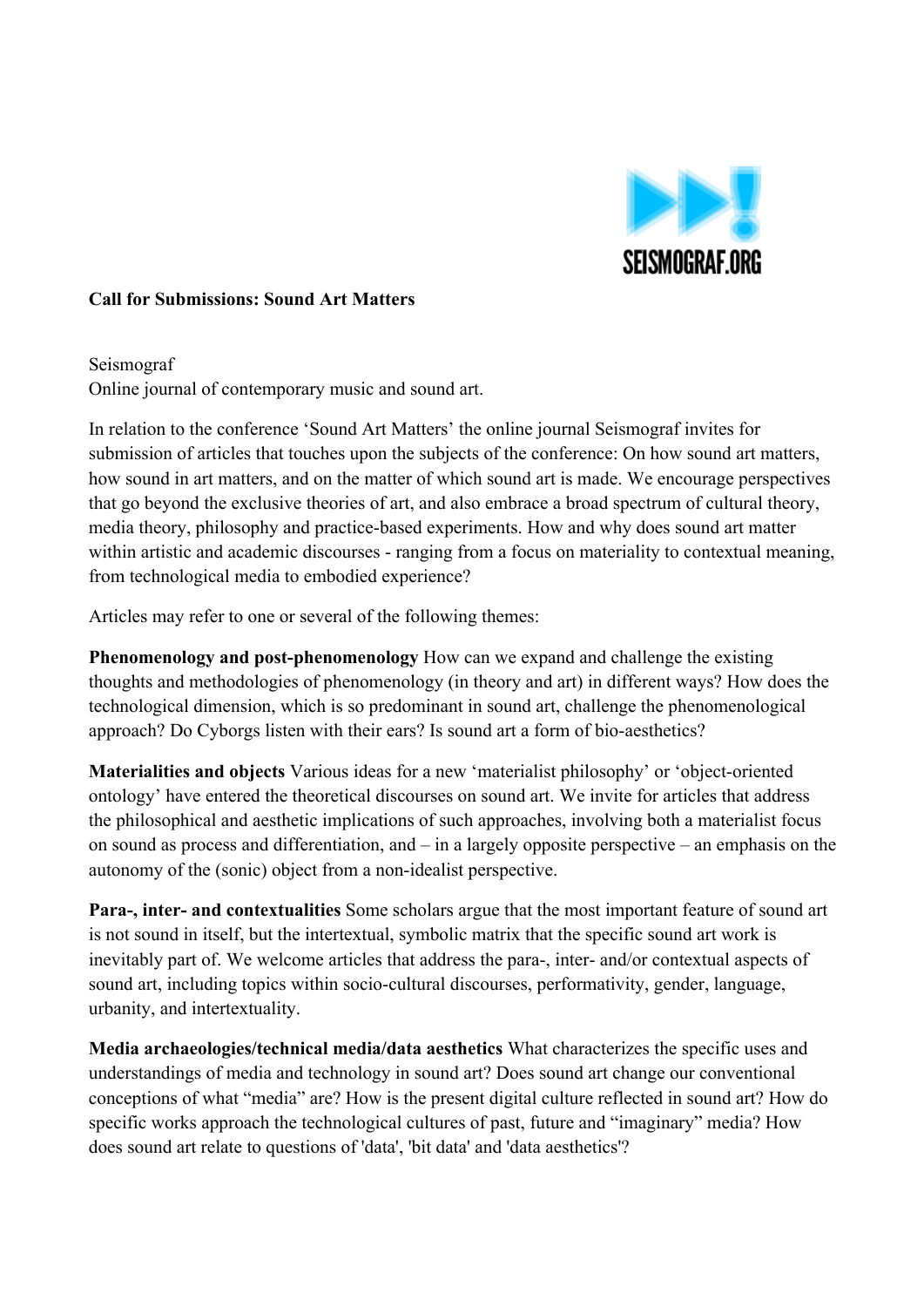**Post politics** What are the political perspectives and potentials of sound art? In what ways does sound art address topics in contemporary society? How does sound art still matter in a global perspective? What is the status of post-colonial, posthistorical, and post-cold war perspectives in matters of sound art? What are the specific potentials of sound art with regard to such cultural narratives?

**Discourses and borders** What is the generic status of sound art? Is there such a thing called sound art? Is the discourse on sound art based on 'musicphobia' as some claim? And why is the performance aspect so neglected in the literature on sound art? What are the performative functions of such borders between the art forms?

Submissions are welcomed from all disciplines.

## **Editors of special issue:**

Anette Vandsøe Morten Søndergaard Sanne Krogh Groth Ulrik Schmidt

# **Article deadline**

November 15th 2016

### **Submission guidelines:**

*Length*: The editors recommend 4-8000 words, but shorter and longer contributions will also be taken into account. *Abstract*: Abstracts of 100-150 words are required for all articles submitted. *Biography*: Biographies of max 100 words for all authors are required *Language*: Articles only in English are accepted. *Multimedia*: Embedded videos, photos, sound files and links to online platforms are welcome. Copyrights need to be cleared by the authors. *Standard*: Articles have to follow Harvard standard.

All submission will undergo rigorous peer review, based on initial editor screening and anonymized refereeing by at least two anonymous referees. Submitted contributions have to be original and not been published or submitted elsewhere.

Articles are submitted to  $\text{same}(\text{a})$  seismograf.org